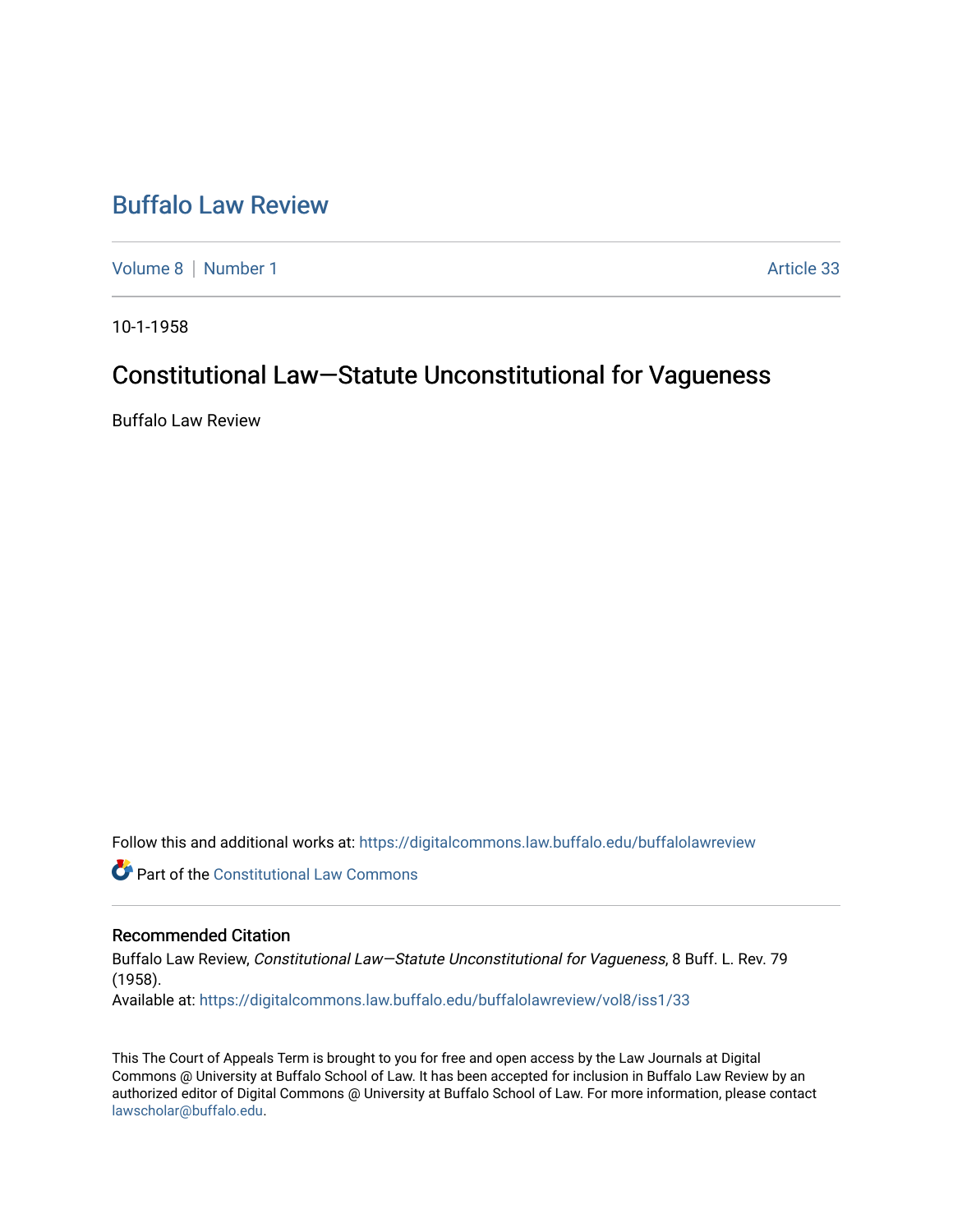#### *COURT OF APPEALS, 1957 TERM*

The unanimous decision of the Court of Appeals in the instant opinion is well within the principle quoted above from the *Winters* case. Although the rationale would not seem to be subject to dispute of any substantial legal significance, it is likely that research would disclose numerous local ordinances which would run afoul of the *Diaz* decision.<sup>51</sup>

#### Statute Unconstitutional for Vagueness

*In People* v. *Firth,52* the Court of Appeals was confronted with the constitutionality of a traffic law which provided:

No person shall operate a motor vehicle or a motor cycle upon a public highway at such speed as to endanger the life, limb or property of any person, nor at a rate of speed greater than will permit such person to bring the vehicle to a stop without injury to another or his property.<sup>53</sup>

Defendant driver struck a child causing serious personal injuries, and was subsequently charged and convicted of violating the above statute.

In unanimously affirming the judgment of the lower appellate court<sup>54</sup> which had reversed the conviction, the Court of Appeals held that the statute neither set forth a sufficient definition of criminal conduct nor contained an ascertainable standard by which a judge or jury could measure a driver's conduct. The Court pointed out that notwithstanding a violation of the statute was only a so-called "traffic infraction", $55$  the statute's constitutional status was to be determined by the usual rules of criminal law.<sup>56</sup>

In construing the statute the Court analyzed each of its prohibitory provisions separately. As to the first prohibition, it pointed out that any speed would be capable of endangering life, limb or property; while a fair reading of the statute's second prohibition would indicate that any driver who could not stop his car in time to avoid an accident would, *ipso facto,* be driving at an

**<sup>51.</sup>** E.g. **BUFFALO,** N. Y., **CITY ORDINANCES,** ch. IX, **§16,** provides: **. . .** [n]o person shall idly sit, stand or lounge upon or in

any street, lane, alley or bridge or park ...<br>
52. 3 N.Y.2d 472, 168 N.Y.S.2d 949 (1957).

<sup>53.</sup> N.Y. VEHICLE AND TRAFFIC LAW §56, subd. 1.<br>54. 5 Misc.2d 439, 159 N.Y.S.2d 794 (Cy. Ct. 1957). Accord: People v. Gae-<br>bel, 2 Misc.2d 458, 153 N.Y.S.2d 102 (Cy. Ct. 1956); People v. Horowitz, 4 Misc.2d **632, 158 N.Y.S.2d 166 (Cy.** Ct. **1956).** Contra: People v. Sprague, 204 Misc. **99,** 120 **N.Y.S.2d 725 (Cy.** Ct. **1953);** People v. Burkhalder, **203** Misc. **532, 117 N.Y.S.2d 609 (Cy.** Ct. **1952).** See also Commonwealth v. Pentz, 247 Mass. **500,** 143 **N.E. 322** (1924).

<sup>55.</sup> **N.** Y. **VEHICLE AND** TRAFFIC **LAW** §2, subd. **29. 56.** People v. Hildebrandt, **308** N.Y. **397, 126 N.E.2d 377 (1955).**